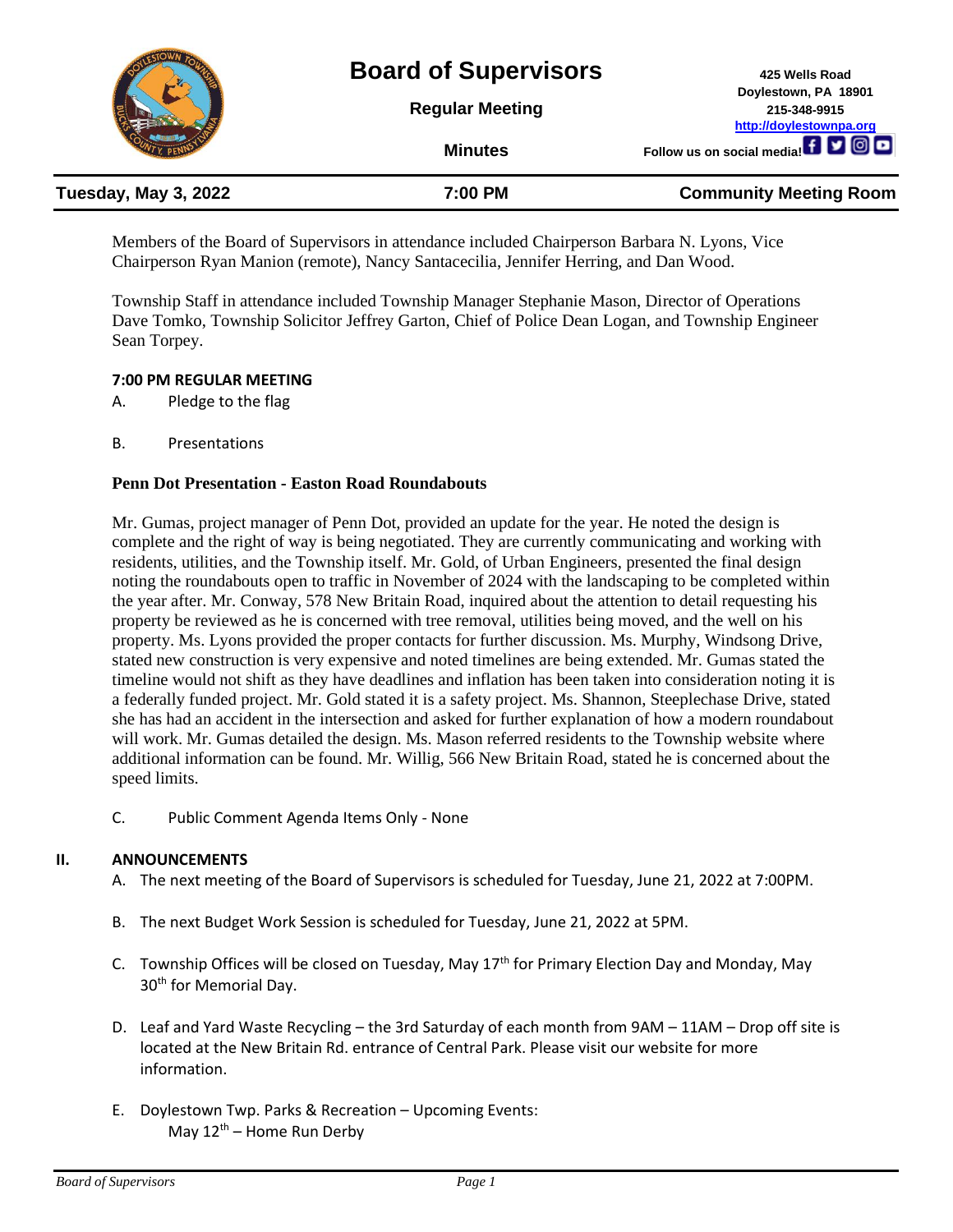May  $14<sup>th</sup>$  – Touch-A-Truck May  $20^{th}$  – Red Cross Blood Drive Aug. 22<sup>nd</sup> – Annual Golf Outing Sept.  $10^{th}$  – Fido Float at Fanny Sept.  $24<sup>th</sup>$  – Fall Food Truck Fest For information on all P&R events go to [www.doylestownrec.org](http://www.doylestownrec.org/)

- F. 2022 Thompson Performing Arts Series kicks off the season at the C&N Amphitheater in Central Park on May 25<sup>th</sup> with the Eric Mintel Quartet (Jazz). For a complete list of dates and performers for 2021, please visit [www.doylestownpa.org](http://www.doylestownpa.org/)
- G. Got Pot Holes??? For State Roads call 1-800-FIXROAD For Township Roads call 215-348-9915. A list of all state roads can be found on our website www.doylestownpa.org
- H. Join us for National Night Out Tuesday, August  $2^{nd}$  Central Park 4PM to 8PM

### **III. MINUTES APPROVAL:**

### **Budget Work Session – April 19, 2022**

Ms. Lyons responded to Ms. Santacecilia`s comments to have minutes corrected noting minutes are to take discussion on basic action items, consensus, and voting. Ms. Santacecilia stated she motioned to table the park and rec center and it was not recorded in the minutes. Ms. Manion stated a vote was not taken, only a consensus on how to move forward. Ms. Santacecilia requested the budget work session to be recorded. Ms. Mason stated there is not enough staff to complete recordings. Ms. Lyons stated the minutes will be updated to reflect Ms. Santacecilia`s motion with no second. Mr. Wood noted an update to page three paragraph two and paragraph seven.

Ms. Herring MOTIONED; seconded by Mr. Wood to approve the April 19, 2022 Budget Work Session meeting minutes with correction. MOTION passed 5-0.

#### **Regular Meeting – April 19, 2022**

Ms. Manion noted the vote for Ms. Davies reflects 4-1 and should be updated to 2-3. Ms. Herring MOTIONED; seconded by Mr. Wood to approve the April 19, 2022 Board of Supervisors meeting minutes. MOTION passed 5-0.

#### **IV. CORRESPONDENCES**

- A. Request to Waive Permit Fees
	- 1. Special Event Application Fee Doylestown Mennonite Church

Chief Logan stated there are no police services required and the minimum number of people is not met requiring no permit. The board agreed no permit is necessary.

2. Community Meeting Room Use Fee – Central Bucks Chamber of Commerce

Ms. Herring MOTIONED; seconded by Ms. Manion to waive the community meeting room use fee for Central Bucks Chamber of Commerce. MOTION passed 5-0.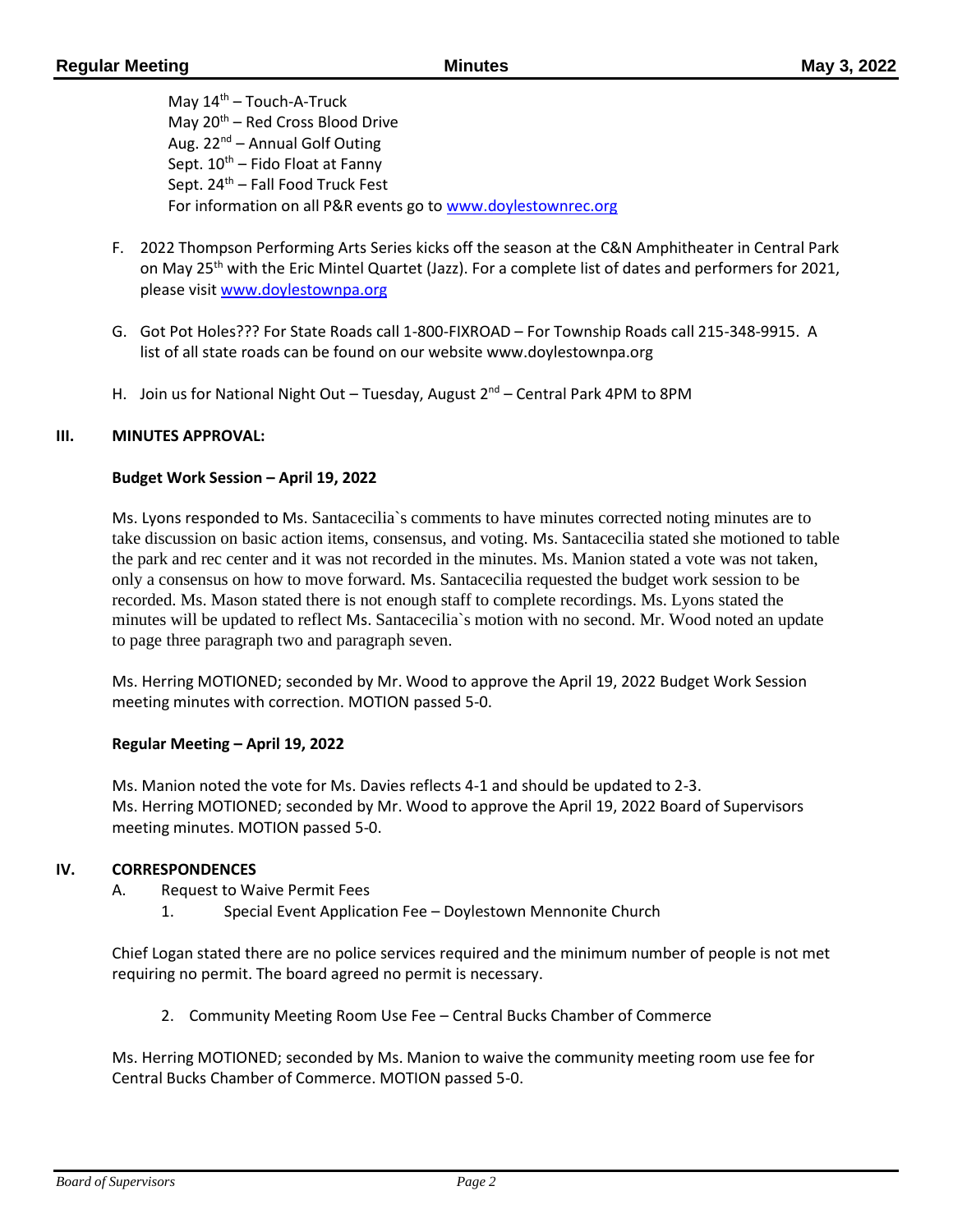# **V. REPORTS**

A. Solicitor No comment B. Township Engineer No comment C. Police Chief No Comment D. Dir. of Operations No Comment E. Township Manager

1. Follow up on Accelerated Road Program

Ms. Mason stated there was a discussion on how additional funds could be utilized and the staff along with the Ways and Means committee recommended it be used for the accelerated road program. Mr. Wood would like to review a plan and impact. Ms. Herring agreed. Ms. Santacecilia clarified the timeline with Mr. Tomko. He noted whatever direction the board provides they will fit in the budget and bidding will start as it takes 30-60 days. The board agreed to discuss at the budget work session.

F. Supervisors

Mr. Wood stated he attended PSATS and spoke on integrating EV chargers and how the Township is ahead.

Ms. Herring agreed, stating attending PSTS reinforced her appreciation for the staff.

Ms. Lyons stated she also had a great experience networking at PSATS and meeting a distinguished judge.

Ms. Santacecilia asked for more transparency in the meetings and thanked the board for agreeing to update the minutes she requested. She noted she is concerned about the park and rec center building continuing. She noted she agreed with the accelerated road program. She inquired about the Liples family request. She also stated she was disappointed Ms. Davies was not agreed to be on the VA committee. Ms. Santacecilia invited the public to the budget work session meeting.

# **VI. UNFINISHED BUSINESS -** None

# **VII. NEW BUSINESS**

A. Land Development

Doylestown Hospital - Children's Village Development/Escrow Agreements Location: 595 West State Street - TP #09-009-032-003 & 09-009-033

Mr. Garton reviewed the development/escrow agreements with the Board Ms. Herring MOTIONED; seconded by Ms. Santacecilia to approve the Development/Escrow Agreements for Doylestown Hospital - Children's Village. MOTION passed 5-0.

B. Chapman Road Bridge – Property Appraisal Review Service

Mr. Tomko noted using Penn Dot funds requires their approval. He noted the "peer review" is required. Ms. Herring MOTIONED; seconded by Ms. Manion to award the property appraisal review service to Brigidi, Inc. MOTION passed 5-0.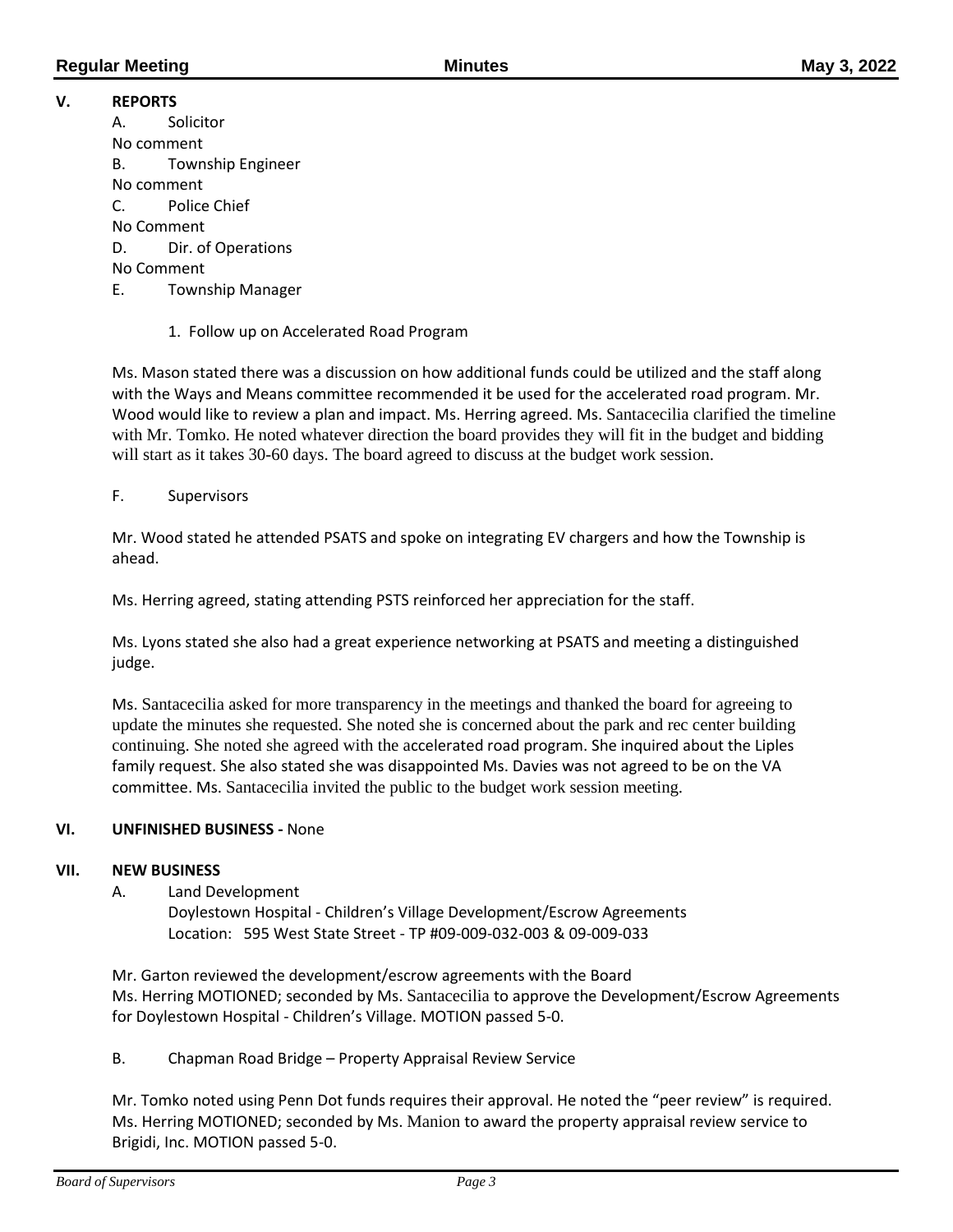C. Chapman Road Bridge – Right of Way Acquisition Services

Mr. Tomko noted Penn Dot required a negotiator. He stated two proposals were received. Ms. Herring MOTIONED; seconded by Ms. Manion to award the right of way acquisition services to Alrows, LLC. MOTION passed 5-0.

D. New Britain Road Trail – Field Survey

Ms. Herring MOTIONED; seconded by Mr. Wood to approve the New Britain Road Trail Field Survey. MOTION passed 5-0.

E. Stone Barn Manor – Acceptance of Easements

The easements include the RIGHT-OF-WAY EASEMENT Stone Barn Manor (T.P. #09-048-023), the RIGHT-OF-WAY EASEMENT Stone Barn Manor (Pine Run Road) (T.P. #09-048-010) and the BIKE AND HIKE PATH EASEMENT (T.P. #09-048-023).

Mr. Garton noted the project is complete.

Ms. Herring MOTIONED; seconded by Ms. Santacecilia to approve and accept the three easements. MOTION passed 5-0.

- F. Zoning Hearing Board Applications Ms. Mason suggested leaving the matters to the Zoning Hearing Board. The Board agreed.
	- 1. Dunlap 25 Radcliff Drive Requests a Variance
	- 2. Interrante 10 Bridle Drive Requests a Variance

#### **VIII. ANNOUNCEMENTS**

- A. The next meeting of the Board of Supervisors is scheduled for Tuesday, June 21, 2022 at 7:00PM.
- B. The next Budget Work Session is scheduled for Tuesday, June 21, 2022 at 5PM.
- C. Township Offices will be closed on Tuesday, May  $17<sup>th</sup>$  for Primary Election Day and Monday, May 30<sup>th</sup> for Memorial Day.
- D. Leaf and Yard Waste Recycling the 3rd Saturday of each month from 9AM 11AM Drop off site is located at the New Britain Rd. entrance of Central Park. Please visit our website for more information.
- E. Doylestown Twp. Parks & Recreation Upcoming Events:
	- May  $12^{th}$  Home Run Derby
	- May  $14<sup>th</sup>$  Touch-A-Truck
	- May  $20^{th}$  Red Cross Blood Drive
	- Aug.  $22^{nd}$  Annual Golf Outing
	- Sept.  $10^{th}$  Fido Float at Fanny
	- Sept. 24<sup>th</sup> Fall Food Truck Fest
	- For information on all P&R events go to [www.doylestownrec.org](http://www.doylestownrec.org/)
- F. 2022 Thompson Performing Arts Series kicks off the season at the C&N Amphitheater in Central Park on May 25<sup>th</sup> with the Eric Mintel Quartet (Jazz). For a complete list of dates and performers for 2021, please visit [www.doylestownpa.org](http://www.doylestownpa.org/)